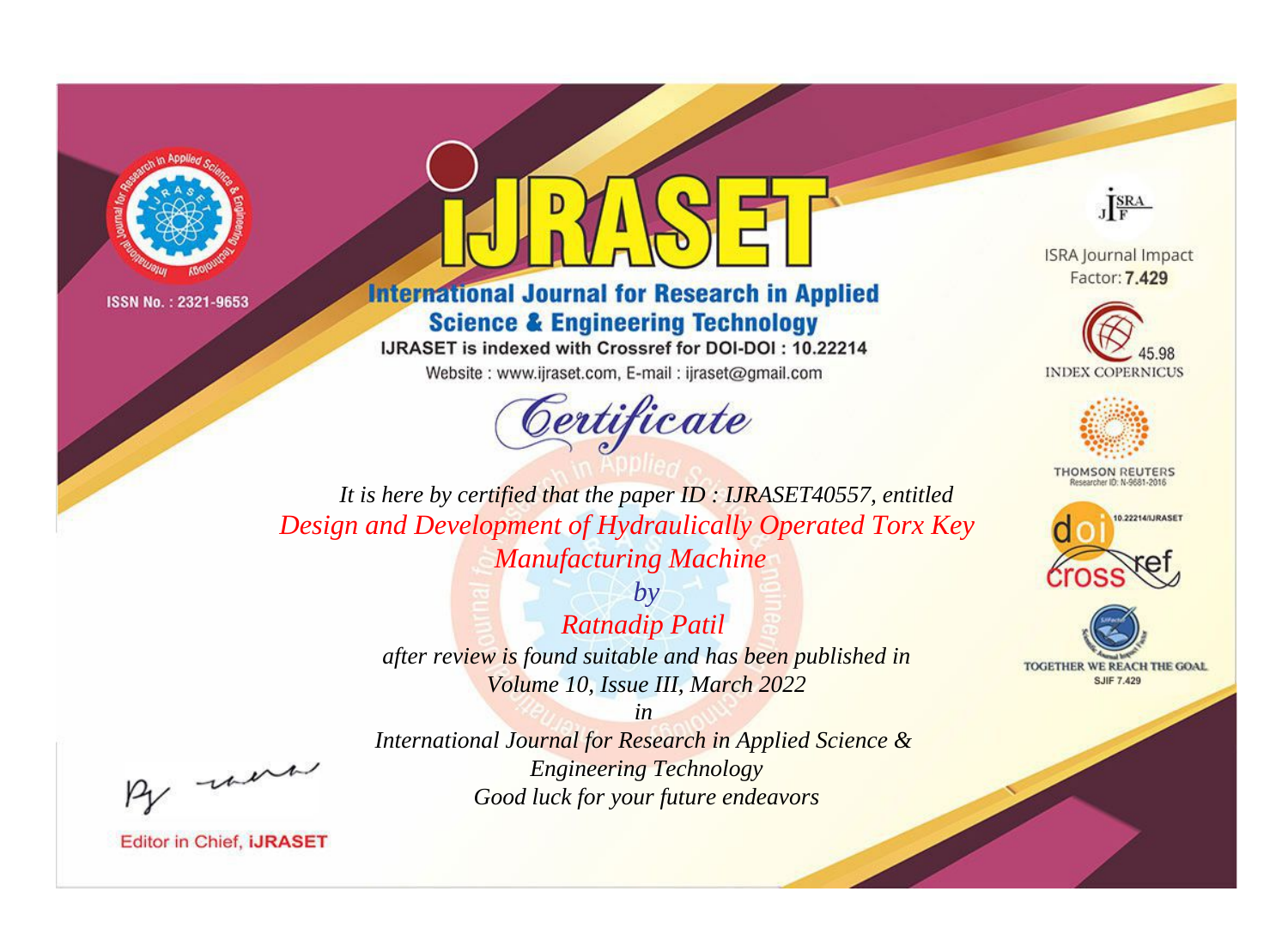



# **International Journal for Research in Applied Science & Engineering Technology**

IJRASET is indexed with Crossref for DOI-DOI: 10.22214

Website: www.ijraset.com, E-mail: ijraset@gmail.com



JERA

**ISRA Journal Impact** Factor: 7.429





**THOMSON REUTERS** 



TOGETHER WE REACH THE GOAL **SJIF 7.429** 

It is here by certified that the paper ID: IJRASET40557, entitled Design and Development of Hydraulically Operated Torx Key **Manufacturing Machine** 

> $by$ Dr. R. S. Hingole after review is found suitable and has been published in Volume 10, Issue III, March 2022

were

International Journal for Research in Applied Science & **Engineering Technology** Good luck for your future endeavors

 $in$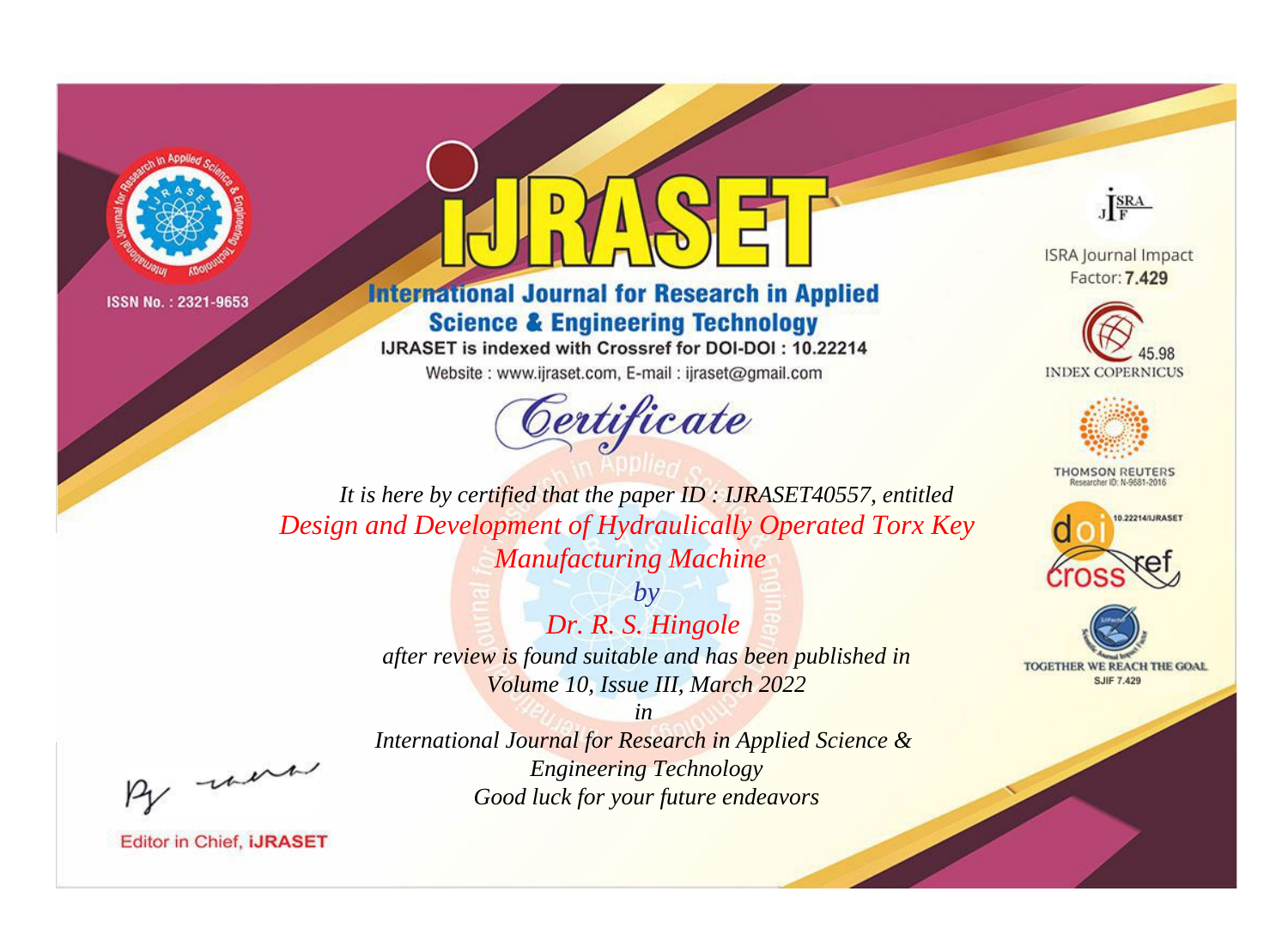



# **International Journal for Research in Applied Science & Engineering Technology**

IJRASET is indexed with Crossref for DOI-DOI: 10.22214

Website: www.ijraset.com, E-mail: ijraset@gmail.com





**ISRA Journal Impact** Factor: 7.429





**THOMSON REUTERS** 



TOGETHER WE REACH THE GOAL **SJIF 7.429** 

*It is here by certified that the paper ID : IJRASET40557, entitled Design and Development of Hydraulically Operated Torx Key Manufacturing Machine*

> *by Mr. Nilesh Savale after review is found suitable and has been published in Volume 10, Issue III, March 2022*

> *in International Journal for Research in Applied Science & Engineering Technology Good luck for your future endeavors*

, un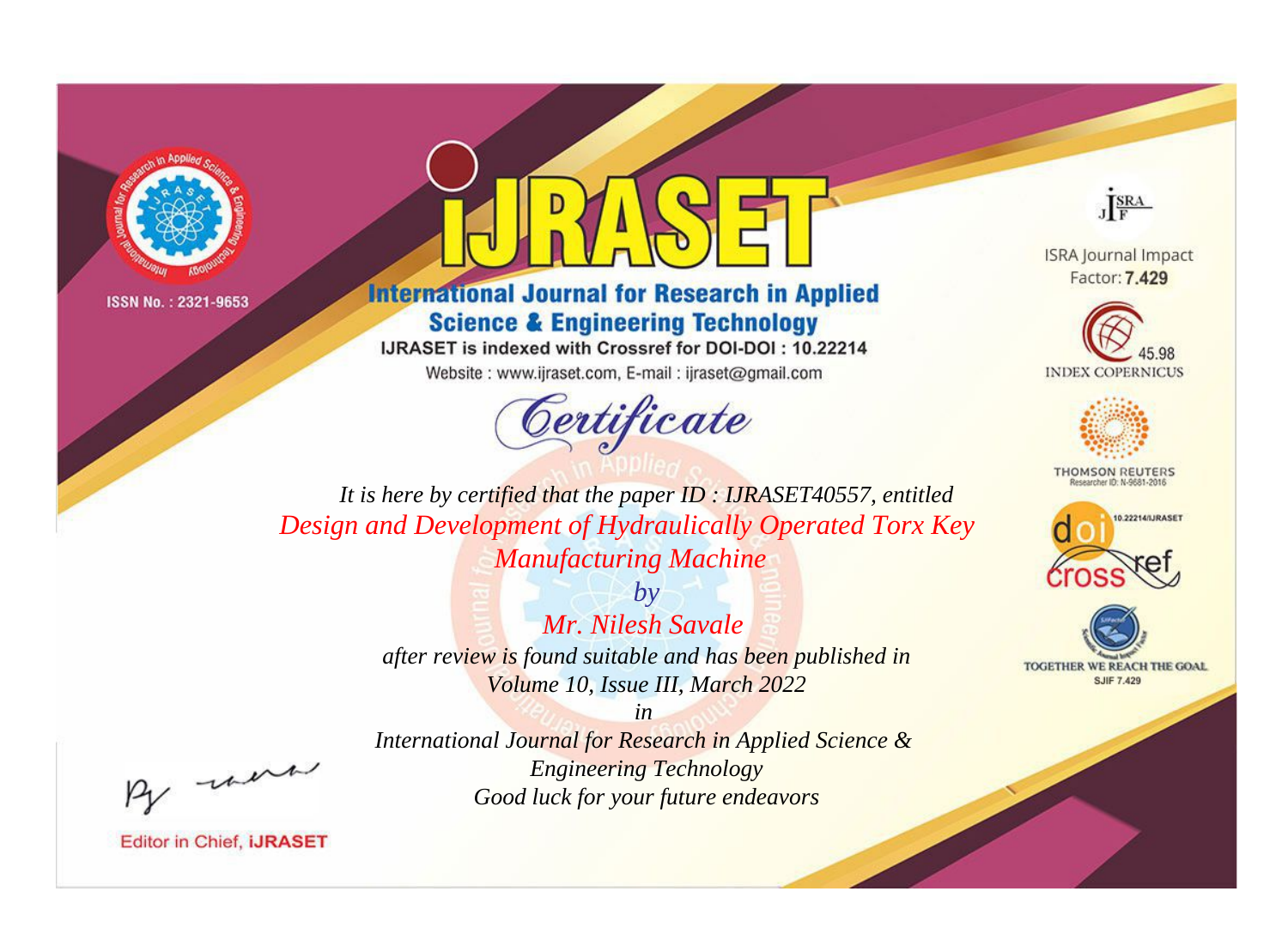



# **International Journal for Research in Applied Science & Engineering Technology**

IJRASET is indexed with Crossref for DOI-DOI: 10.22214

Website: www.ijraset.com, E-mail: ijraset@gmail.com



JERA

**ISRA Journal Impact** Factor: 7.429





**THOMSON REUTERS** 



TOGETHER WE REACH THE GOAL **SJIF 7.429** 

It is here by certified that the paper ID: IJRASET40557, entitled Design and Development of Hydraulically Operated Torx Key **Manufacturing Machine** 

> $b\nu$ Mr. Ritesh Dilip Ghuge after review is found suitable and has been published in Volume 10, Issue III, March 2022

were

International Journal for Research in Applied Science & **Engineering Technology** Good luck for your future endeavors

 $in$